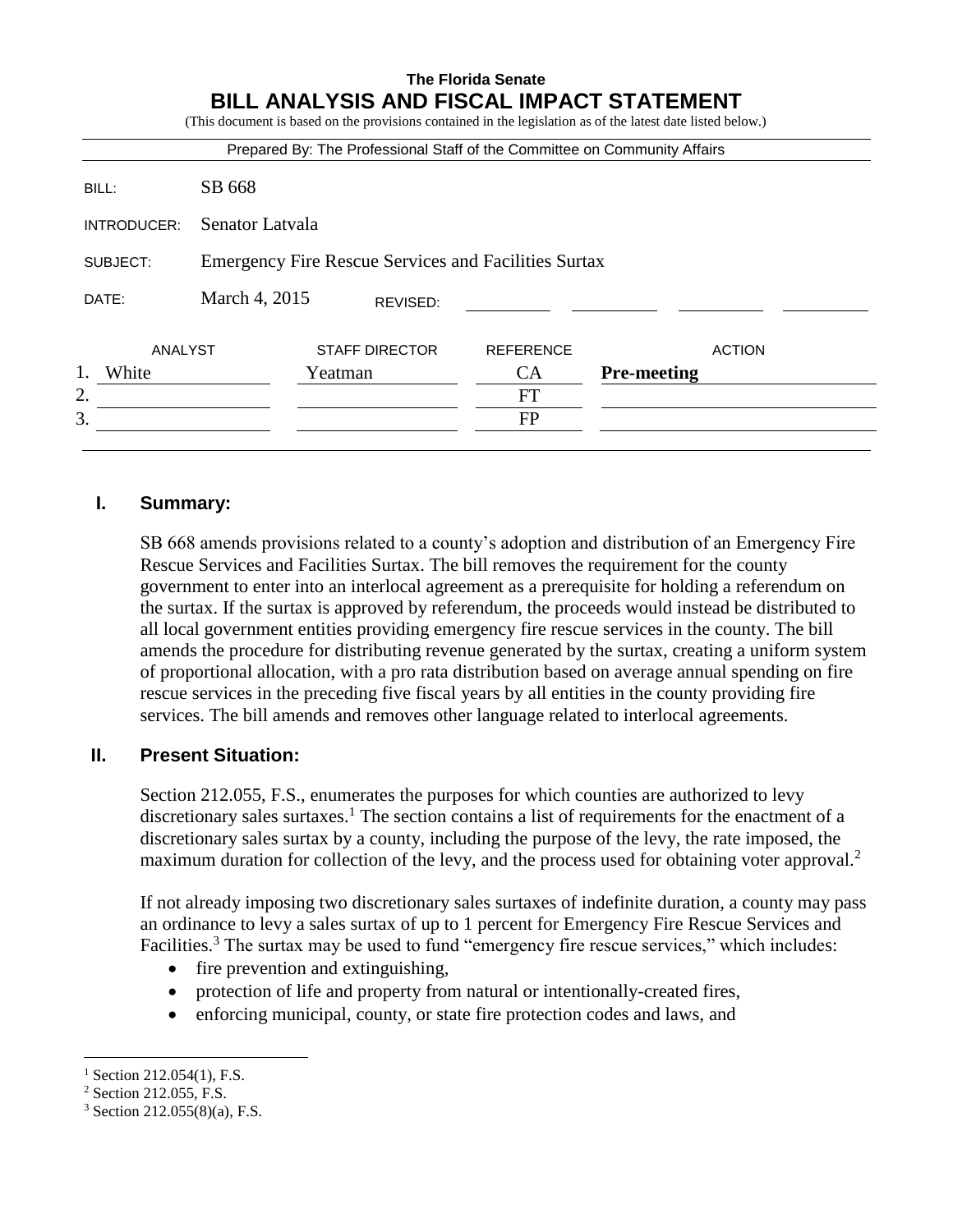• providing emergency medical treatment.<sup>4</sup>

Authorization for the Emergency Fire Rescue Services and Facilities Surtax was added in 2009.<sup>5</sup> To levy the surtax, the county must pass an ordinance, which becomes effective upon approval by a majority of the qualified electors in a referendum.<sup>6</sup> Since the passage of the statute, no county has levied the surtax.<sup>7</sup>

The proceeds of the surtax are to be distributed according to an interlocal agreement between the county and the local government entities<sup>8</sup> providing fire services in the county.<sup>9</sup> The formula to be used for distribution states that the interlocal agreement shall only specify:<sup>10</sup>

- The amount of surtax to be distributed to each participating government entity based on the actual amounts collected within the jurisdiction of that entity, as determined by Department of Revenue population allocations; or
- If the county has one or more special fire control districts, the amount of surtax to be distributed to each participating municipality and fire control district, as based on those entities' proportional spending on fire control and emergency rescue services from both ad valorem taxes and non-ad valorem assessments in the preceding five years.<sup>11</sup>

The Department of Revenue may retain an administrative fee. Also, the county may charge an administrative fee equal to the lesser of actual costs or two percent of the sales surtax collected.<sup>12</sup> If a multicounty independent special district provides emergency fire rescue services inside a portion of the county, the county may not levy the Emergency Fire Rescue Services and Facilities Surtax inside the boundaries of that district.<sup>13</sup> The existence of the interlocal agreement is a prerequisite for holding a referendum to approve the ordinance.<sup>14</sup>

The interlocal agreement must include a majority of service providers within the county.<sup>15</sup> If a local government entity providing fire control services is not part of the interlocal agreement, it is not entitled to any proceeds from the surtax.<sup>16</sup>

If one local government entity provides personnel or equipment to another on a long-term basis, the entity receiving personnel or equipment must agree to the distribution of its share of the

 $4$  *Id.* 

<sup>&</sup>lt;sup>5</sup> Initially authorized by Chapter 2009-182, Laws of Fla.

 $6$  Section 212.055(8)(b), F.S.

<sup>7</sup> Office of Economic and Demographic Research, *2014 Local Government Financial Information Handbook,* at 193.

<sup>8</sup> Municipalities, dependent special districts, independent special districts, and/or municipal service taxing units.

<sup>9</sup> Section 212.055(8)(c), F.S.

 $10$  Section 212.055(8)(d), F.S.

 $11$  Section 212.055(8)(d), F.S. This provision does not apply, however, if the county and one or more participating local governments have an interlocal agreement prohibiting one or more other jurisdictions from providing pre-hospital medical treatment inside the prohibited jurisdiction's boundaries, or if the county has issued a certificate of public convenience and necessity or its equivalent to a county department or dependent special district of the county. See s. 212.055(8)(h), F.S.  $12$  *Id.* 

 $13$  Section 212.055(8)(j), F.S.

<sup>14</sup> Section 212.055(8)(b), F.S.

 $15$  Section 212.055(8)(d), F.S.

 $16$  Section 212.055(8)(g), F.S.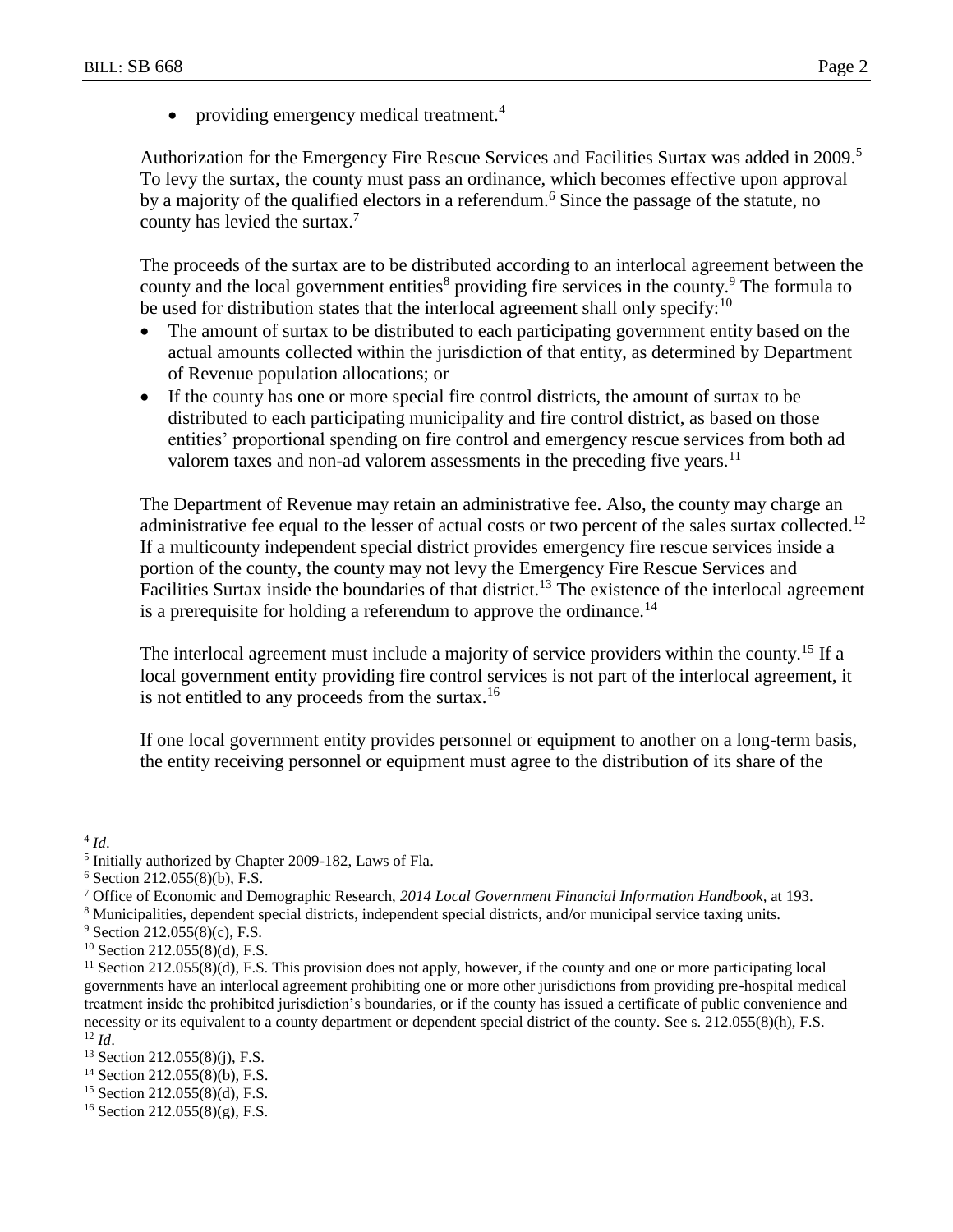surtax to the providing entity. The amount of this distribution cannot exceed the providing entity's costs for furnishing the services to the receiving entity.<sup>17</sup>

When collections of the surtax begin, the county and participating local governments must reduce ad valorem taxes and non-ad valorem assessments used to pay for fire control and emergency rescue services by the estimated amount of revenue provided by the surtax.<sup>18</sup> If the revenue collected from the surtax is higher than the estimated amount, the surplus must be used to reduce ad valorem taxes the following year.<sup>19</sup>

The statute requires such excess collections to be applied as a "rebate to the final millage."<sup>20</sup> From the context of the statute, this provision appears to state a procedure for the taxing authority to provide taxpayers with the required reduction of ad valorem taxes, rather than create an additional type of reimbursement amount.

The use of surtax proceeds does not relieve counties and participating local governments from the provisions of ch. 200, F.S., or any other provision of law establishing millage caps or limiting undesignated budget reserves.<sup>21</sup>

## **III. Effect of Proposed Changes:**

**Section 1** amends s. 212.055(8), F.S., to remove a requirement for an interlocal agreement between counties and participating local government entities providing fire rescue service as a prerequisite to a referendum for imposition of an Emergency Fire Rescue Services and Facilities Surtax. If the county passed an ordinance to levy the surtax, subsequently approved by the electors in a referendum, all local government entities providing fire control and emergency rescue services within the county would share in the proceeds of the surtax.

In addition, the bill adjusts the distribution formula for revenues collected by the surtax. The bill provides for distributing the revenue generated from the surtax to local government entities in proportion to their average annual expenditures from ad valorem taxes and non-ad valorem assessments on fire control and emergency fire rescue services over the preceding five fiscal years. This formula would apply to all counties levying the surtax regardless of whether the county contained a special fire control district.

Since an interlocal agreement would no longer be required for distribution of surtax revenues, the bill removes other references to such agreements. Local government entities still would be entitled to a share of the surtax proceeds when providing personnel and equipment on a longterm basis to another entity in the county. Local government entities also still would be required to reduce ad valorem taxes and non-ad valorem assessments for fire control and emergency

 $\overline{a}$ 

<sup>21</sup> *Id.*

<sup>17</sup> Section 212.055(8)(d), F.S.

 $18$  Section 212.055(8)(e), F.S.

 $19$  Section 212.055(8)(f), F.S.

<sup>20</sup> *Id.*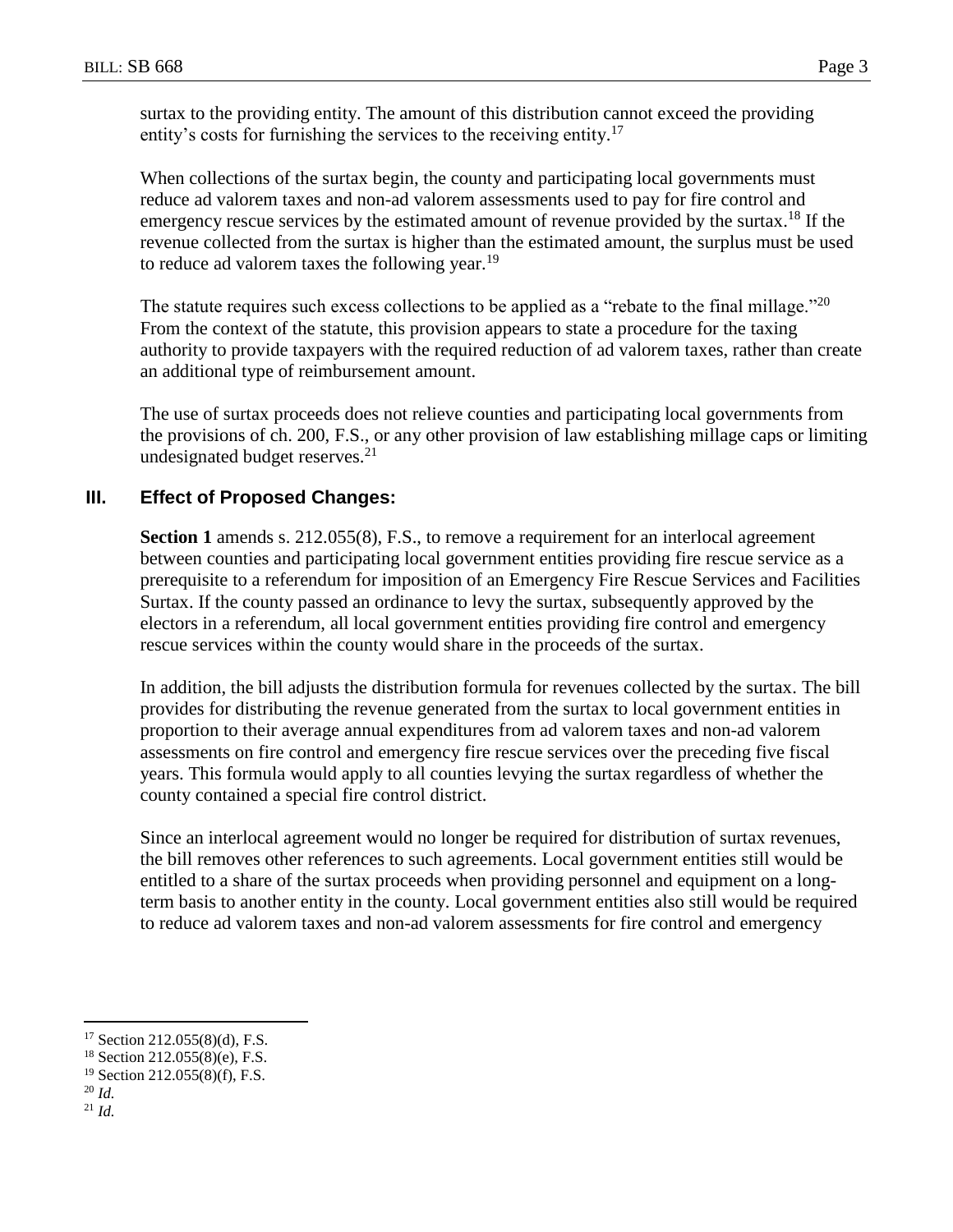rescue by the estimated amount of surtax revenue. These provisions, however, would apply to each local government entity (including the county) providing fire services in the county.<sup>22</sup>

At its meeting of February 6, 2015, the Revenue Estimating Conference determined the bill would have a "positive indeterminate" fiscal impact on local governments, specifically noting the bill removed the present statute text requiring any surtax collections in excess of the estimated surtax revenue be applied as a rebate to the final millage.<sup>23</sup> The deleted language appears to be a procedure for providing taxpayers with the required additional reduction in ad valorem taxes due to actual surtax collections rather than a separate type of reimbursement. Accordingly, the bill continues to require each participating taxing authority to reduce ad valorem taxes and non-ad valorem assessments designated for fire control and emergency rescue services by the projected amount to be received from the surtax and any actual excess surtax collections, but does not provide a specific procedure to implement those requirements.

**Section 2** provides an effective date of July 1, 2015.

### **IV. Constitutional Issues:**

A. Municipality/County Mandates Restrictions:

None.

B. Public Records/Open Meetings Issues:

None.

C. Trust Funds Restrictions:

None.

#### **V. Fiscal Impact Statement:**

 $\overline{a}$ 

A. Tax/Fee Issues:

Counties implementing the surtax would incur the cost of holding a referendum and other implementation expenses, offset in part by an administrative fee not to exceed 2 percent of the surtax collected.

By striking the present statute text as shown at lines 112-114, the bill apparently removes a procedure to implement the requirement for taxing authorities to reduce ad valorem taxes by the excess amounts actually collected from the surtax. Each participating taxing authority is still required to reduce ad valorem taxes and non-ad valorem assessments designated for fire control and emergency rescue services by the projected amount to be

 $22$  The removal of the interlocal agreement requirement erases the distinction between participating and non-participating service providers.

<sup>23</sup> Revenue Estimating Conference, *2/06/2015 Revenue Impact Results*, pp. 58-60 *available at*

http://edr.state.fl.us/Content/conferences/revenueimpact/archives/2015/\_pdf/impact0206.pdf (last visited Feb. 23, 2015).